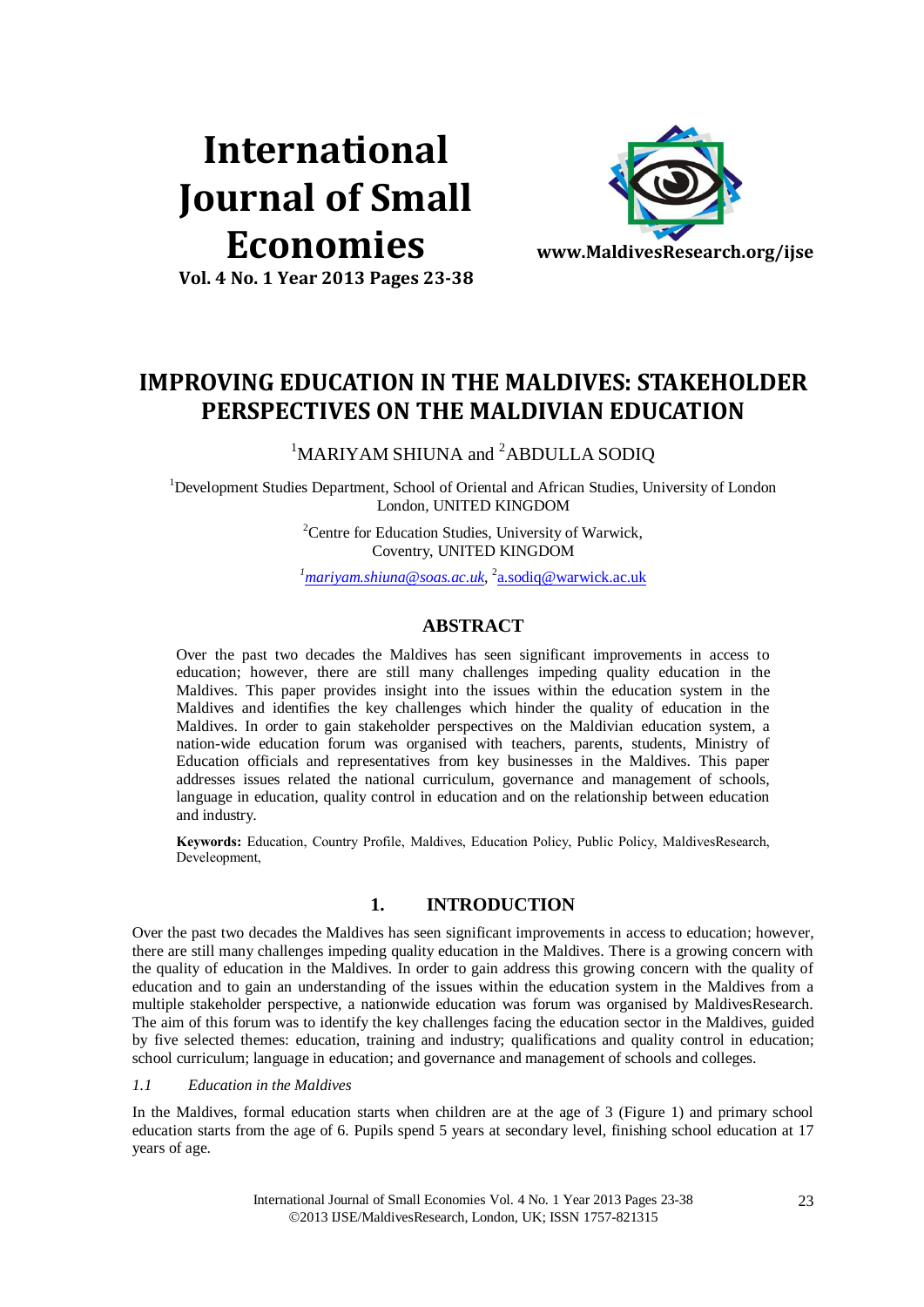

**Figure 1:** *Various Levels in School Education in the Maldives: Adapted from MoE (2010a)*

The Maldivian Constitution entitles all children to access primary and secondary education (Hussain, 2008:9). However, the compulsory education age range has yet to be given legal status, even though past initiatives have targeted all children attaining at least 7 years of primary education from the age of 6 and completing at the age of 12 (UNData, 2012). Literacy rate in the Maldives is a remarkable 96% (ranked 29th out of 121 countries) with little difference between male and female literacy rates (Nationmaster, 2012)

#### *1.2 Student Population, Enrolments and Attainments*

Across the country there are four types of schools: state-run schools, state subsidized community schools, public-private partnership schools (PPPs) and private schools. Altogether, 375 schools provide education for just under 88,000 students, a quarter of the national population. Out of these schools, 58% are state-run. Male', the capital, has 6% of the total schools providing education for 41% of the student population. In terms of equality of access for both the sexes in education, gender parity in the Maldives education system is high across all levels of school education (see Figure 2 below).



**Figure 2:** *Gross Enrolment Ratios for Males and Females in Education (2011). Source: DNP, Maldives (2012)*

National Gross Enrolment Ratios (GERs) for primary education in 2010 [\(Figure 3\)](#page-2-0) suggest that the Maldives has a participation rate (106%) comparable to the rest of the World, including High Income countries. However, the Maldives GER for secondary education (69%), is considerably lower than the GER in High Income countries (101%). This flags secondary education as an area where the Maldives has much room for increased participation.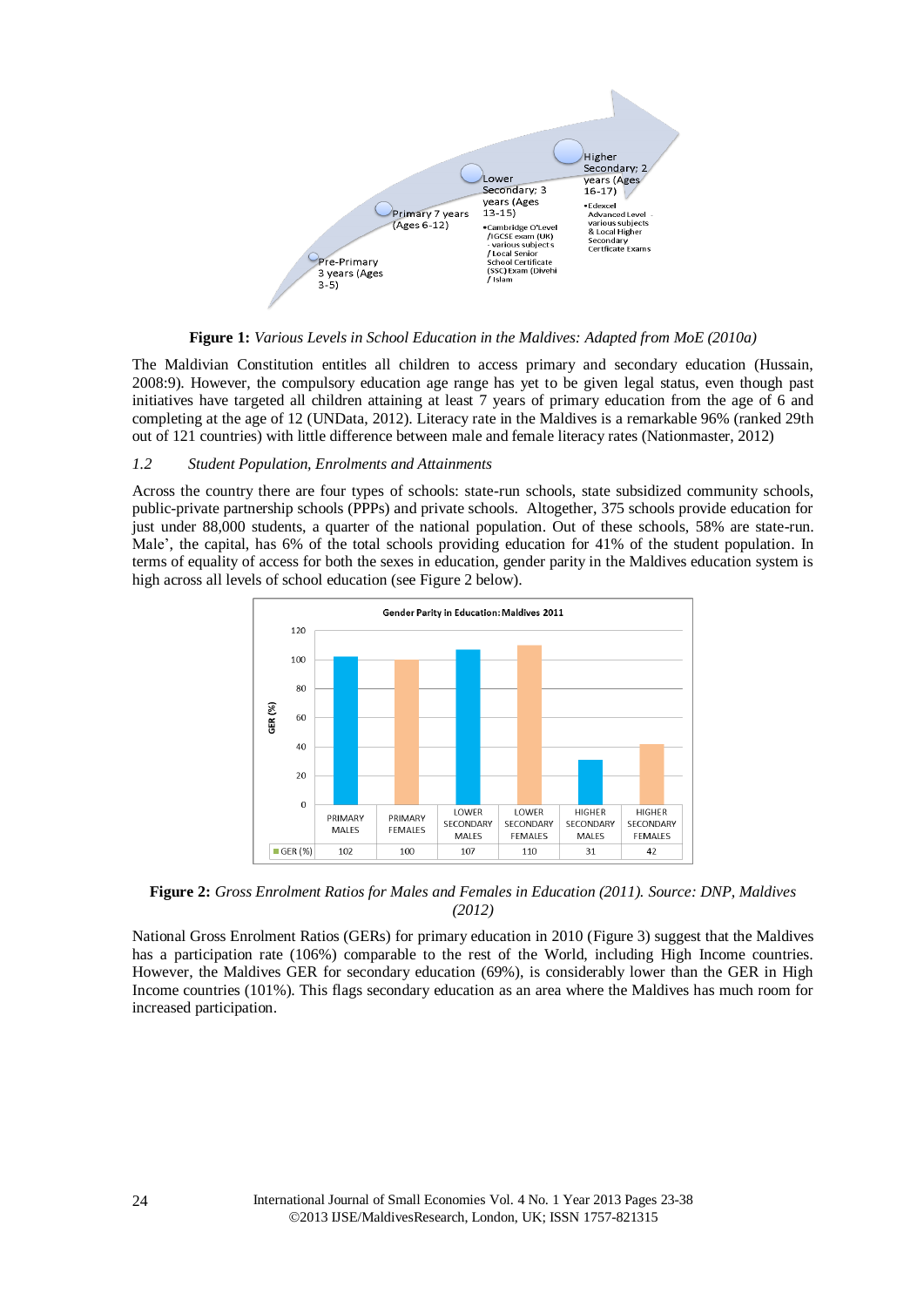

<span id="page-2-0"></span>**Figure 3:** *GER (%) for Maldives and Other Countries. Source: World Bank WDI Database (2013) & MoE (2010b)*

A closer scrutiny of data suggests that the specific area that is failing to engage potential students is higher secondary education (see

[Figure](#page-2-1) **4**), which targets 16-17 year olds. Lower secondary education (13-15 years) enrolment rates for the three years exceed even primary education figures. However, barring a gradual improving trend, the higher secondary education enrolment rates have been alarmingly low at 18% in 2009 and 36% in 2011. Such disengagement from education amongst young people may give rise to or contribute to many nationwide social issues such as high unemployment and high crime rates.

<span id="page-2-1"></span>

**Figure 4:** *Maldives' GER in the 3 Levels of School Education. Source: DNP, Maldives (2012)*

For tertiary education, the participation rate is even lower, at 13% of the eligible population (see Figure 5).



**Figure 5:** *GER (%) in Tertiary Education in Maldives and Other Countries (2008). Source: World Bank WID Database (2013)*

The primary school completion rate in the Maldives is high at 140% in 2005 and 114% in 2010 [\(Figure 6](#page-3-0) below) and the Maldives has a much higher rate than many developing countries. The Maldives' primary completion rates are also higher than the world's average and that of the High Income countries, which include the world's 70 richest nations or High-Income countries as defined by the World Bank (2013b). However, figures exceeding 100% also show that there is a relatively high number of students completing

> International Journal of Small Economies Vol. 4 No. 1 Year 2013 Pages 23-38 2013 IJSE/MaldivesResearch, London, UK; ISSN 1757-821315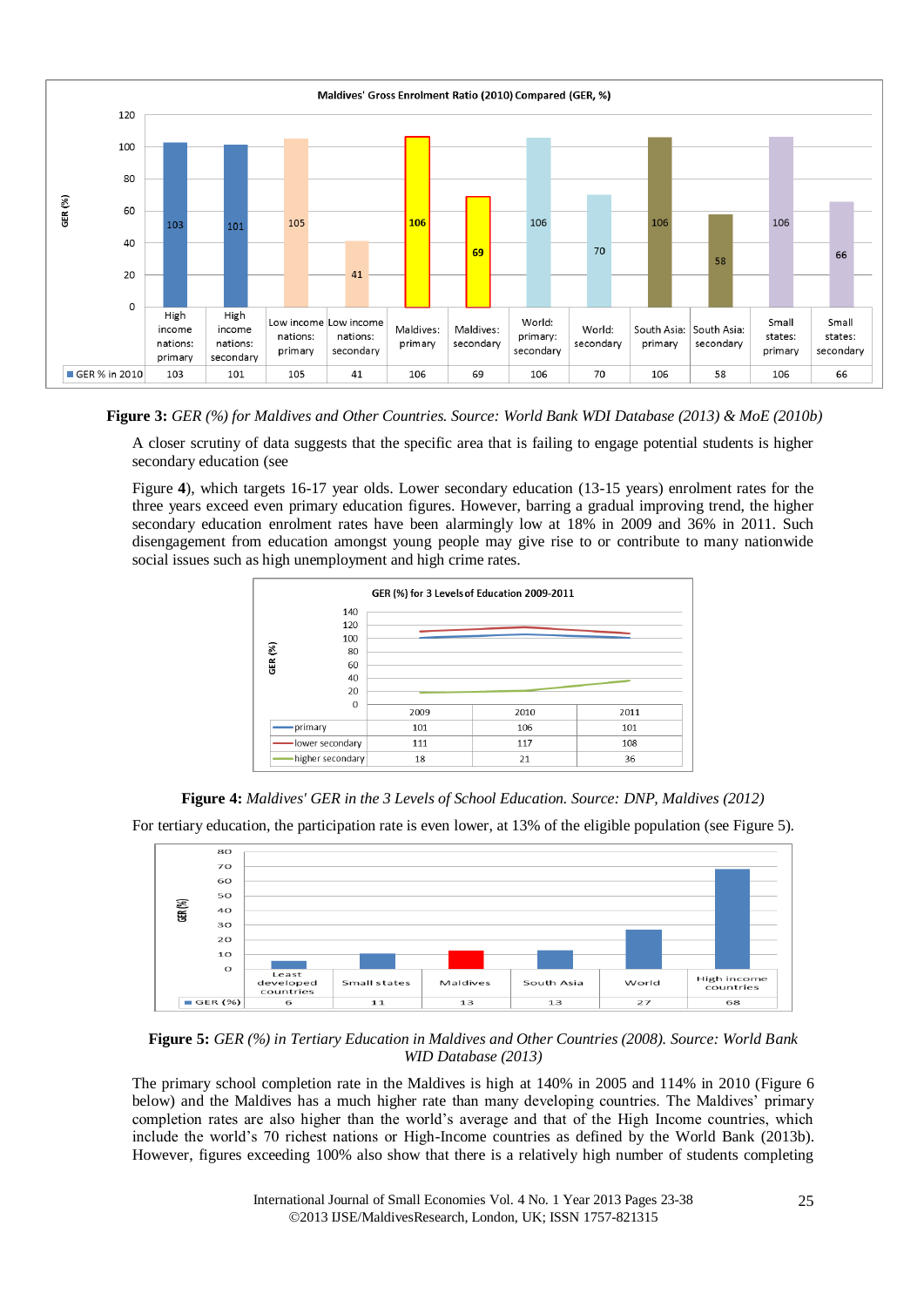their primary education after their expected graduation age, perhaps because there are some children who start their primary school at an older age than expected.



<span id="page-3-0"></span>**Figure 6:** *Primary Completion Rate for the Maldives and Other Countries (2005-2010). Source: World Bank WDI Database (2013)*

In lower secondary school, the attainment rates have been a concern for some time. In the lower secondary grade 10 Cambridge IGCE/GCE examinations, only 27% of students achieved a pass (Grades A-C) in 5 subjects or more in 2008, although there has been some improvement in the pass rates between 2008 and 2011 (see Figure 7). More concerning is the fact that 16% of students did not achieve a single pass in 2011, despite an 8% improvement since 2008. Hameed (2012) notes that 6 million Maldivian Rufiyaa (est. US\$390,000) had been spent on exam fees of students who had not achieved any passes in 2008.



<span id="page-3-1"></span>**Figure 7:** *Pass Percentages in the Cambridge IGCSE/GCE Ordinary Level Exams 2008-2011. Source: DNP, Maldives (2012)*

<span id="page-3-2"></span>With regards to tertiary education, in 2011 the country had sixteen institutes providing further, vocational and higher education courses, of which five were government owned. There is currently one university, the Maldives National University (MNU), which is government-run and in 2011 accounted for 45% of total tertiary education enrolments (DNP, 2012). Generally, the sector delivers programmes ranging from one year diplomas to four year honours degrees and two year Masters programmes (UNESCO-IBE, 2011). In terms of trends in student numbers, a positive pattern has emerged at this early stage of tertiary education in the Maldives. Compared to the statistics in 2010, there was a considerable increase in enrolment numbers and graduate outputs in 2011, both of which increased by more than 60% and 50% respectively (see Figure 8). This trend should continue in order to be at par with other comparable countries (see **[Figure 3](#page-2-0)**, p. [25](#page-2-0) above). At the same time, a concern has to be raised at the sharp increase in dropouts, which amounted to a threefold increase to 1,591 students in 2011.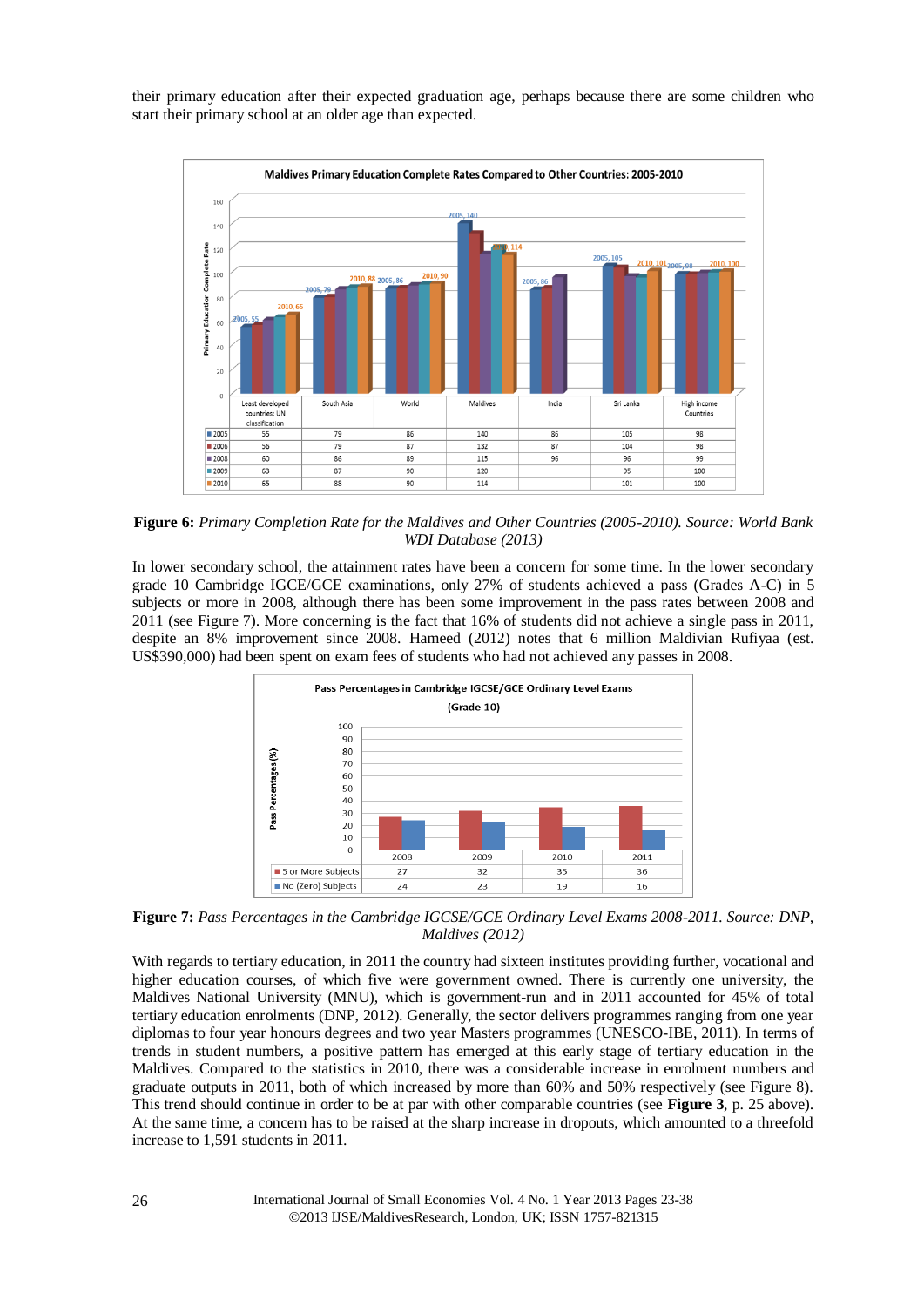

<span id="page-4-2"></span>**Figure 8:** *Student Numbers in Tertiary Education 2010-2011; Calculated from: DPN (2010) and DPN (2011)*

#### *1.3 Resource Input*

In terms of resource input into education, in 2009 the Maldives spent a relatively large percentage of its GDP (7.8%) on education, significantly higher than its 2008 spending as a percentage of GDP (see Figure 9). However, the World Bank (2012) reports that more recently the expenditure has been decreasing overall. Compared to 2008, 2011 saw a sharp fall of the total public expenditure on education by 12% to 1,098 Million Rufiyaa. This may present a challenge to any improvements in education, for instance in tackling the low participation in higher secondary education described earlier.

<span id="page-4-1"></span>

*Figure 9: Public Expenditure on Education in the Maldives as a % of GDP: 2008-2009; Source: World Bank Databank, 2013*

Teachers form an important part of the state input into education. The Maldives had a student-teacher ratio of 12:1 in 2011 (DNP, 2012), which is amongst the world's lowest ratios (World Bank, 2012). One reason for this is because many island communities are small and have small student populations. Based on the figures in 2011 (DNP, 2012), amongst this pool of teachers 15% were untrained and there has been a significant reliance on expatriate teachers (31%), especially in secondary education (61%). In primary schools, altogether 371 (10%) teachers were expatriates. The World Bank (2012) argues that this creates issues such as students being taught by those who have limited knowledge about local needs, contexts and culture. This situation is also the case in the rural communities where the expatriate teachers take up 33% of posts.

### <span id="page-4-0"></span>**3. Methodology**

#### *3.1 Literature Review and Methodological Rationale*

Past research into perceptions of the education sector prevalent in the Maldives has led to the identification of ways of improving the experiences of stakeholders. In a survey conducted by Booth et al. (2008) focussing on student teachers' perceptions of what enhances learning in primary schools in the Maldives and Fiji, open ended survey questions were used to obtain data. Respondents completed a three question paper-based survey, which was completed in classrooms by student teachers. The study led to the identification of ways of managing teaching resources better, changing behaviour and perceptions that may have undesired effects on pupils, and ways of improving the learner experience in classrooms.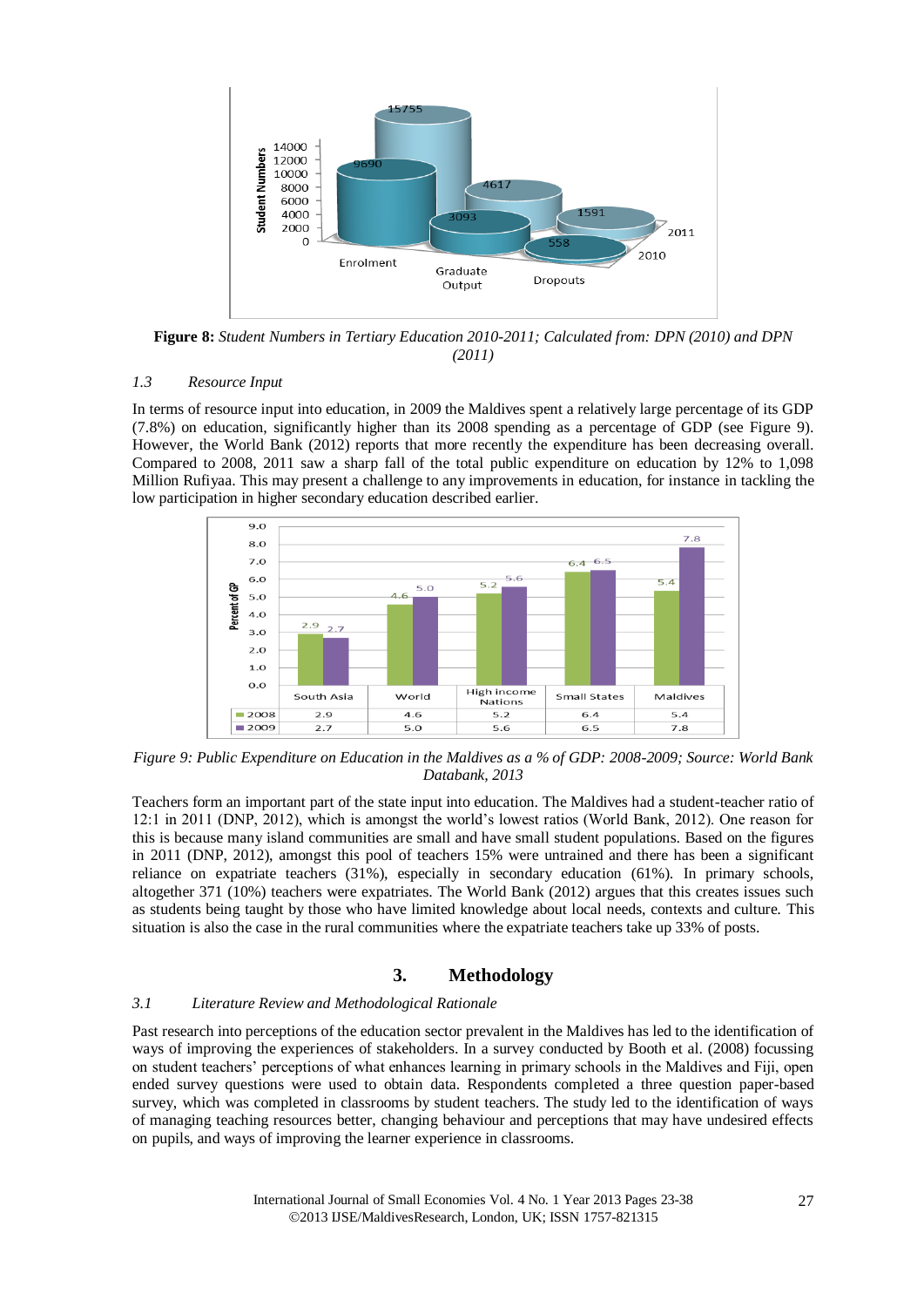Voluntary Service Overseas, a UK-based international organisation, published an extensive and in-depth case study (VSO, 2009) into the difficulties faced by school leaders in the Maldives atolls (i.e. outside the capital, Male') in the leaders' efforts to improve the quality of education in the Maldives. The researcher in the study relied on conference discussions, oral stories, interviews and observation of school processes (lessons, training sessions and analysis of documentation) to gather data. The research report refers to discussion group methods as "the most productive" because participants would feel less threatened in such an atmosphere. In our research, we used this method as the main form of data collection for the same reason. Similar to the discussion groups in the VSO case studies, we allowed debate to take place in the local language as opposed to English in order to remove the constraints associated with the use of a foreign language. However, we did not use a multi-method approach due to time, the size of the budget and practical constraints. Nevertheless, triangulation of perceptions occurred through the structure of participant grouping, which ensuring that each discussion group had at least one representative from each of the main stakeholder groups. In addition, the use of notes from the note-takers and the notes from forum participants allowed us to triangulate the data.

<span id="page-5-0"></span>Another study worth referring to is Shareef's (2005) study on distance education in the Maldives. In this study, students' perceptions of computer-based distance education system were examined. The study lends support to the idea that educational improvement-oriented research should consider views of students (Shareef, 2005: 160), who are the most direct stakeholders in an educational service. Hence, our research ensured students were invited to the forum and their views formed an important part of the data.

As already indicated, stakeholders' perceptions form the bulk of our data but this study should be not treated as an attempt to generalise the participants' views as representative views of the main stakeholder population. Our aim was to analyse the stakeholders' views in order to gain a glimpse into the way the education systems and services in place are understood. By doing so, we also aim to unravel issues that stakeholders have experienced in either delivering or using the services. Education policy makers, implementers and benefiters alike would then have access to our observations and the recommendations that we make to better inform plans and delivery and, equally importantly, understand the services better in the future.

#### *3.2 Data Collection*

Participants were allocated into groups and given specific topics to discuss. Each group had at least one stakeholder participant.

All discussion groups had the research questions and resources ready for them as they arrived and were reminded of the necessity to discuss the topics and the research questions as openly and as impartially possible. Four researchers from MaldivesResearch, who led the forum, monitored the discussions and clarified any ambiguities and questions that arose during the discussions. Following the discussions of each of the two topics for each group, each group had their own nominated leader taking their own notes for feeding back to the forum discussion in the afternoon

#### *3.3 Limitations and Challenges*

This study by design was aimed at collecting the views of stakeholders from grassroots to policy level, and to allow stakeholder groups to identify problems and suggest solutions. Whilst we are optimistic about the potential contribution this study may make to policy formulation, it is not without its limitations. Discussions were primarily aimed at opening up dialogue and identifying problems and suggesting solutions from a Maldivian perspective, which we understand may not present the most prioritised issues or the most feasible solutions in all cases. Whilst we sought to collect a representative sample of stakeholders to take part in the forum, we recognise that the problems identified by individual participants may not be representative of the views across the population and can be subjective views. The views of the participants may also be influenced by more dominating participants or by participants who are already involved in policy making.

The forum was not intended to cover all the issues related to education in the Maldives and we selected five specific themes in order to cover areas which are of most relevance and interest, and within the scope of our research enquiry. We recognise that our selective bias in the topics may appear to emphasize particular issues and this may be considered a limitation. However, considering the scope of our research, it is hoped that the topics selected covered key areas relevant to the current education system in the Maldives. In the proceeding chapter we provide further explanation on the selection of the specific themes and questions for the forum.

We also encountered a few practical challenges whilst planning, designing and implementing the study, particularly because the majority of the project team was based in the UK. Participants' feedback noted that forum questions could have been sent to them in advance. However, the fact that participants did not receive

> International Journal of Small Economies Vol. 4 No. 1 Year 2013 Pages 23-38 ©2013 IJSE/MaldivesResearch, London, UK; ISSN 1757-821315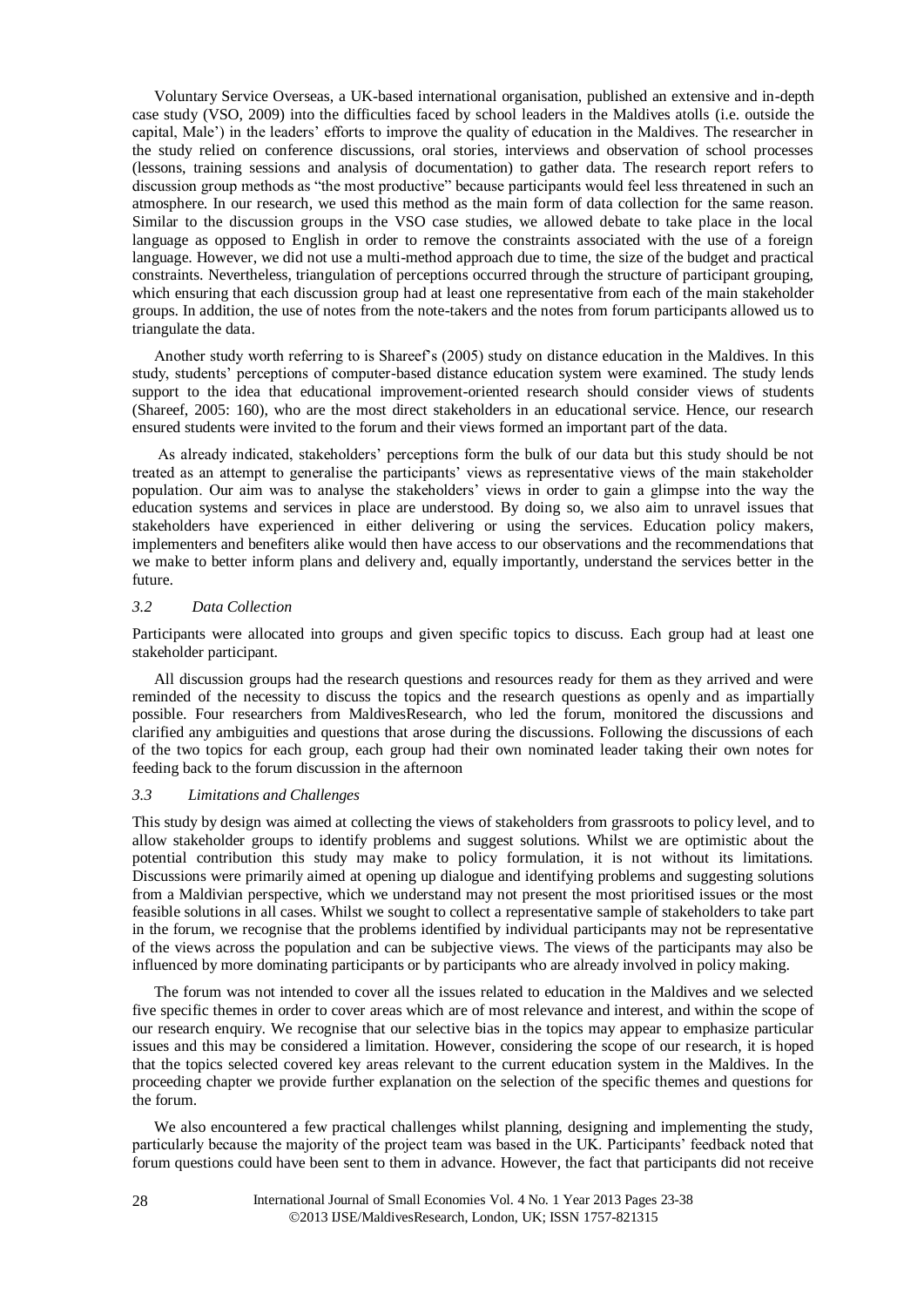the questions too far in advance may have made the data more valid because it did not allow participants to prepare set answers. Whilst this report was written using the notes from note-takers, presentation slides, and participant notes, we do recognise that note-takers notes may also be subjective and the quality of notes was not uniform across the board. However, the variety of note-keeping methods we used (such as presentation slides, participant notes, moderator's notes) ensured that the authenticity of the forum discussions was maintained.

## <span id="page-6-0"></span>**4. The Education Forum**

#### *4.1 Topics of the forum*

Participants in the forum were invited to discuss key questions under the five themes of:

- 1. Education, Training and Industry
- 2. Qualifications and Quality Control in Education
- 3. School Curriculum
- 4. Language in Education
- 5. Governance and Management of Schools and Colleges

*4.1.1 Education, Training and Industry.* This topic relates to the link between education both at school and tertiary levels, and the needs of the country's industries. Sheryn (2011) suggests that there is scarcity of human resources related to the gap between education and industry's need for sufficiently qualified and skilled human resources. Through the stakeholders' voice in the form of responses to questions on the school leavers' skills, and examples of skills needed, the forum aimed to explore this deficit.

<span id="page-6-1"></span>*4.1.2 Qualifications and Quality Control in Education.* The public in many countries may expect assurances in the quality of education. For instance, in Singapore, school ranking systems and external inspections were heavily relied upon in the 1990s, but were then superseded by an externally validated selfassessment system (Ng, 2007). In the Maldives, there is currently a drive supported by UNICEF to introduce CFBS (Child Friendly Baraabaru Schools), a holistic quality indicators framework (MoE-UNICEF, 2010), within which a school quality assurance system will cater for self-assessment and external validation of schools' self-assessment. The MoE Education Supervision and Quality Improvement Division (ESQID) aims to launch this system in 2013. In the forum, questions were asked in order to ascertain the level of awareness about any existing quality control systems and attitudes towards such controlling and monitoring.

One notable development in the country's education over the last decade has been an increase in the number of qualifications available to the public. There is now increasing private sector involvement, where qualifications endorsed by the individual educational institutions themselves as well as internationally endorsed qualifications are available. Hence, there is a need for some coherence and standard-setting for the benefit of individual education-seekers. This need is seen to be critical in order to distinguish between genuine and invalid qualifications and accreditation bodies abroad. The government authority in charge of the much needed vetting of qualifications is the Maldives Qualifications Authority (MQA) and an important part of its function is to ensure "that students, employers, education providers and the community at large easily understand the learning outcomes involved in various qualifications" (MQA, 2010). Through the relevant research question and its prompts the forum sought to collect views related to the quality of the services provided by MQA.

<span id="page-6-2"></span>*4.1.3 School Curriculum.* The forum took place at a time when a four year-long National Curriculum reform process was nearing completion. The Educational Development Centre (EDC, 2011) envisages the implementation of the first phase of the new curriculum in 2013. Our forum attempted to focus on the coverage of the curriculum in terms of learners with special needs and the relevance of the curriculum to contemporary social, economic and political issues.

*4.1.4 Language in Education*. We also attempted to collect stakeholder perceptions about using Dhivehi (the local language), English and Arabic as the medium of instruction in schools. In addition, the questions under this topic included those related to the introduction of more international languages in the school curriculum.

English medium schools in the Maldives were introduced in the country in the early 1960s (UNESCO-IBE, 2011) and today almost all schools use English as a medium of instruction apart from in the subjects of Islam (the study of the Islam) and Dhivehi (the study of the national language). There is one Arabic medium school, which specialises in Islam and Legal studies amongst others. Dhivehi medium schools operated in the past at primary school level but have been gradually replaced with English medium schools. Opportunities to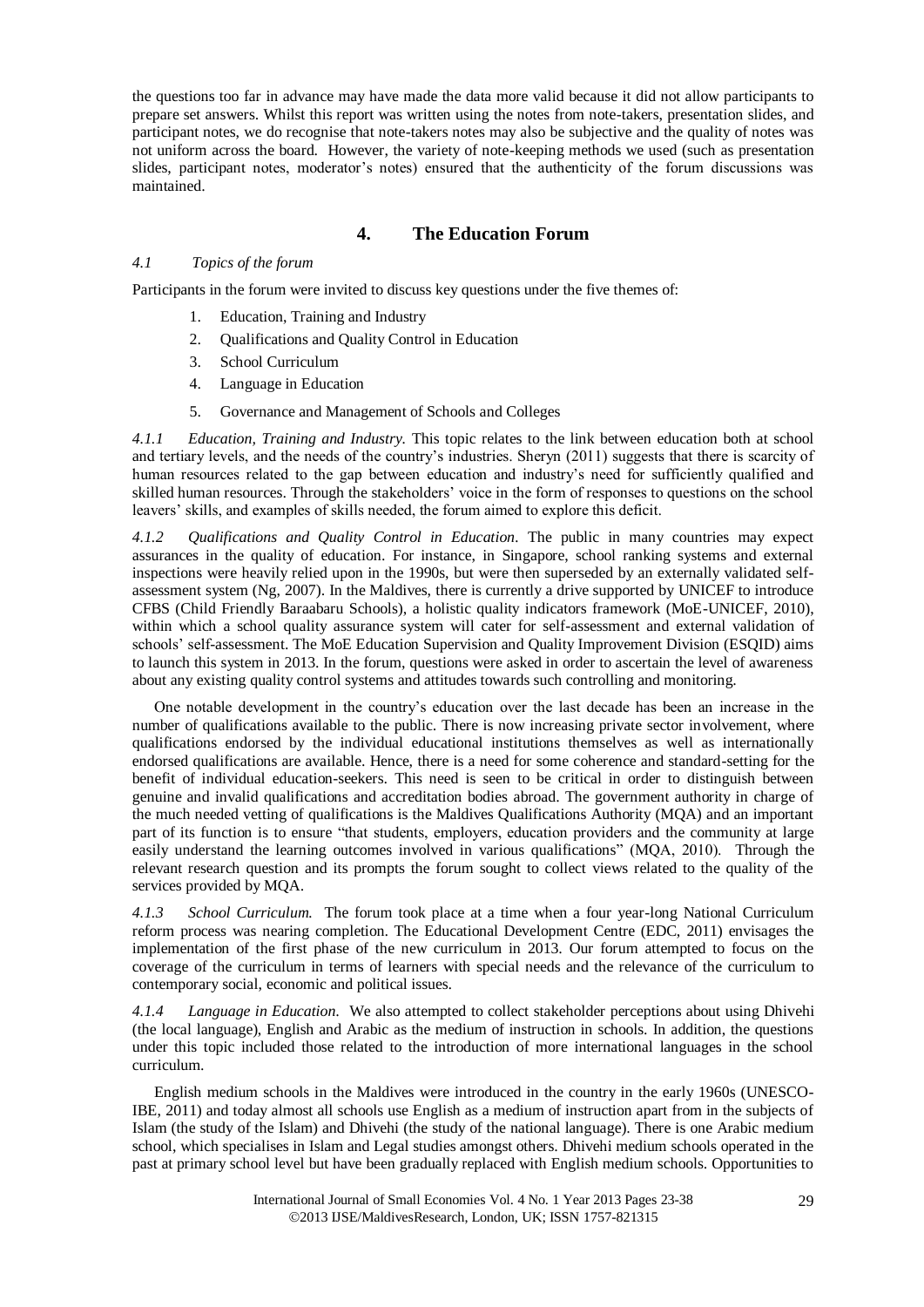learn foreign languages apart from English and Arabic in the school system have been scarce until 2009. Reforms to the curriculum opened up possibilities for students to learn a foreign language in addition to English (UNESCO-IBE, 2011).

*4.1.5 Governance and Management of Schools and Colleges.* The purpose of this final topic was to establish whether, in the view of the participants, there are sufficient opportunities for stakeholders to engage with and contribute to the processes of governance and management in schools and colleges.

In 2010, for the first time the MoE announced a requirement for all schools to be governed by their individual school boards at school level (MoE, 2011). Due to initial difficulties in implementation, school boards' functions were changed from governance to advisory roles whereby boards were required to:

- undertake strategic decision-making and assessment of the school's performance
- advise schools in their activities and approve school's activity calendars (including fund-raising activities)
- advise schools in the running of their Parent Teacher Associations (PTAs)
- contribute to the improvement of the students' performance and conduct
- **a** advise schools on budgetary matters
- **EXECUTE:** ensure that schools follow regulatory requirements in project tenders and bidding processes
- **PEDRIM** Provide guidance in management staff recruitment matters; and
- <span id="page-7-0"></span> formulate and implement a governance framework for school boards and communicate board activities to the schools and the public.

Boards may be composed of parents, the principal, PTA representatives, the school's financial managers, teachers and administrative staff members, and a representative from the MoE. The World Bank (2012) report on the Maldives education system, citing examples from other small nations such as the Seychelles and Trinidad and Tobago, essentially advocates such school-based management systems on the basis of the cost and procedural effectiveness of such systems. However, the report also highlights the need for empowerment and capacity building in small island communities so that stakeholders such as parents can fully contribute to school boards.

<span id="page-7-1"></span>Some of the questions in the forum also covered questions related to the appeal and quality of the country's tertiary education providers.

#### *4.2 Stakeholder Groups: Forum Participants*

When identifying the invitees for the forum, attention was paid to the representation of those from society who benefit directly from the education services and those who are directly involved in day-to-day education provision. Substantial attention was paid to balance private and public sector participation. Care was given to ensuring regional representation from the Northern Provinces, the Southern Provinces and Male', the capital. Another consideration was to include participants from all levels of education, in terms of pre-school, primary, secondary, further (vocational) and higher/university level education. However, in the student category, invitations were sent only to secondary and higher level students, and not to primary and lower school children as the forum relied on in-depth discussions of issues in a format not easily accessible to the involvement of such young participants.

The following seven categories of stakeholders were invited to the forum:

- **Teachers from schools, colleges and the National University**
- Students from schools, colleges and the National University
- **Parent Teacher Association representatives from schools**
- Distinguished educationalists
- Principals and senior managers from schools, colleges and the National University
- **Education Ministry officials**
- Private and state business sector individual

Altogether 55 invitations were sent to participants across the country and 44 participants attended the forum. This was seen as a positive response and a high participation rate (80%) in the forum.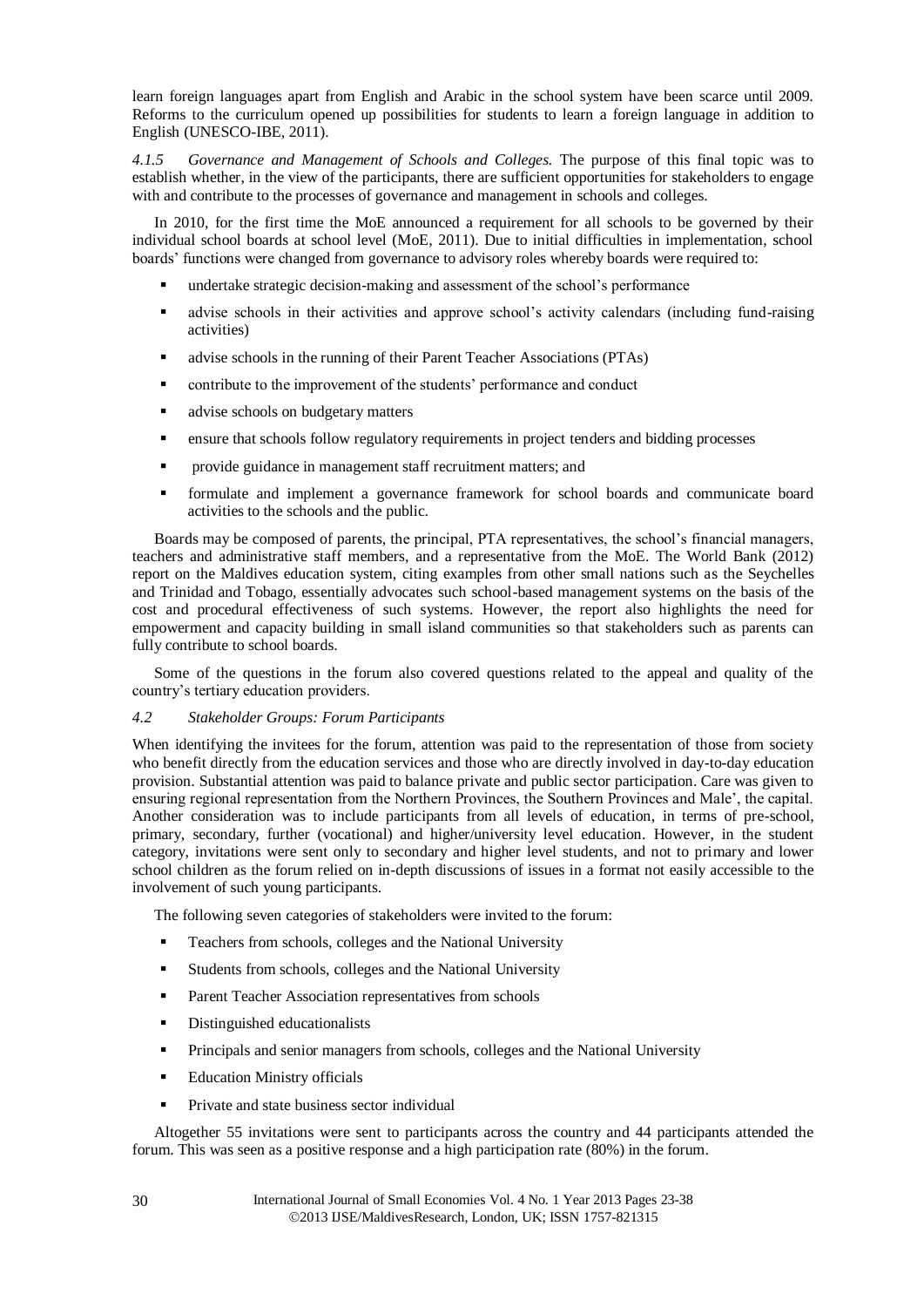In deciding the institutions and schools to invite, schools statistics provided by MoE (2010) were consulted. Schools with higher student numbers in each region (Male', the Northern and Southern atolls) were given a higher priority. Other factors taken into account were the transport facilities in the atolls. This was for easier transportation of representatives to Male' as MaldivesResearch, via the sponsors, bore the transport and accommodation cost of the participants from the atolls. Private organisations were chosen after considering the length of time they had been in operation in the Maldives. Government departments which had a direct policy influence on the topics of the forum were also invited. A special category of 'distinguished educationalist' was included to obtain the views of prominent personnel who had contributed to the education sector continuously over a long period of time. Five such individuals were invited and one attended the event.

#### **5. Key findings**

#### *5.1 Education, Training and Industry: Does education meet employer needs?*

Participants explored the linkages between secondary education and industry needs in the Maldives. In line with Sheryn's (2011) suggestion (see p. [29,](#page-6-0) above) that there was a general consensus amongst participants that skills development and training for business and industry needs was lacking in secondary education, despite the fact that over 70 per cent of students choose to study within the Business stream at secondary level. Whilst it was agreed that students cannot be prepared for very specific fields at secondary level of education and that there are variations in student numbers and resources across the country, the key skills necessary for the key Maldivian employment sectors are identifiable.

It was argued that school teaching in the Maldives was too result-oriented, whereby parents and teachers emphasise grades over learning, resulting in a lack of focus on other activities that develop skills, such as extra-curricular activities and practical learning. Although work ethics such as punctuality, commitment, respect and responsibility are ethics students also learn in school environments (or within the school system), these ethics were recognised as significantly lacking in school leavers when they enter work environments. Business skills such as communication, customer service, time-management, and leadership skills were discussed as the key skills that need to be focused on in order to better prepare students for the work environment.

In the past, secondary students were encouraged to complete fifteen days of work experience prior to leaving school, but this scheme is no longer practised or monitored in schools. The need for vocational training was also stressed by participants. Vocational training, whereby students are allowed to undertake learning through practical or work-based learning and apprenticeship programmes, particularly in key employment sectors, was suggested as ways of allowing students to gain relevant experience and skills.

The discussions concluded that the lack of focus on professional skills and work ethic necessary for the work environment proves to be disadvantageous to both students and employers and there is great scope for further research and development in this area.

#### *5.2 Qualifications and Quality Control in Education*

Quality control in education in the Maldives is overseen by the Supervision and Quality Improvement Division (ESQID) of the MoE. Internally, some schools also have their own mechanisms set up for quality assurance. However, participants noted that quality control/assurance is not maintained across the board and there are gaps within the current framework and practices of ESQID and schools.

The failure within the quality control system in schools is evident given the relatively high number of students that are promoted to a higher grade despite failing compulsory subjects and this is seen as a long unchecked practice within the schooling system of the Maldives. Teachers and parents at the forum raised concerns as to why in some schools there are illiterate students in grades as high as grade five. Participants noted that the current student support activities in schools focus excessively on brighter students and neglects students who fall behind or are low achievers. Students are distributed across a grade based on their level of achievement and more often than not, schools fail to provide the additional support needed by low achieving students.

Whilst all participants agreed that a quality assurance body such as ESQID is integral, ESQID's robustness and independence was questioned. As ESQID is the only quality assurance body in the education sector and falls under the remit of the MoE, questions were raised whether its assessments are free from influence from the the Ministry and whether ESQID itself was monitored and supported. Some representatives from the MoE highlighted a lack of trained staff and budget as key reasons hindering the successful implementation of the quality control initiatives of ESQID. If the lack of resources continues to be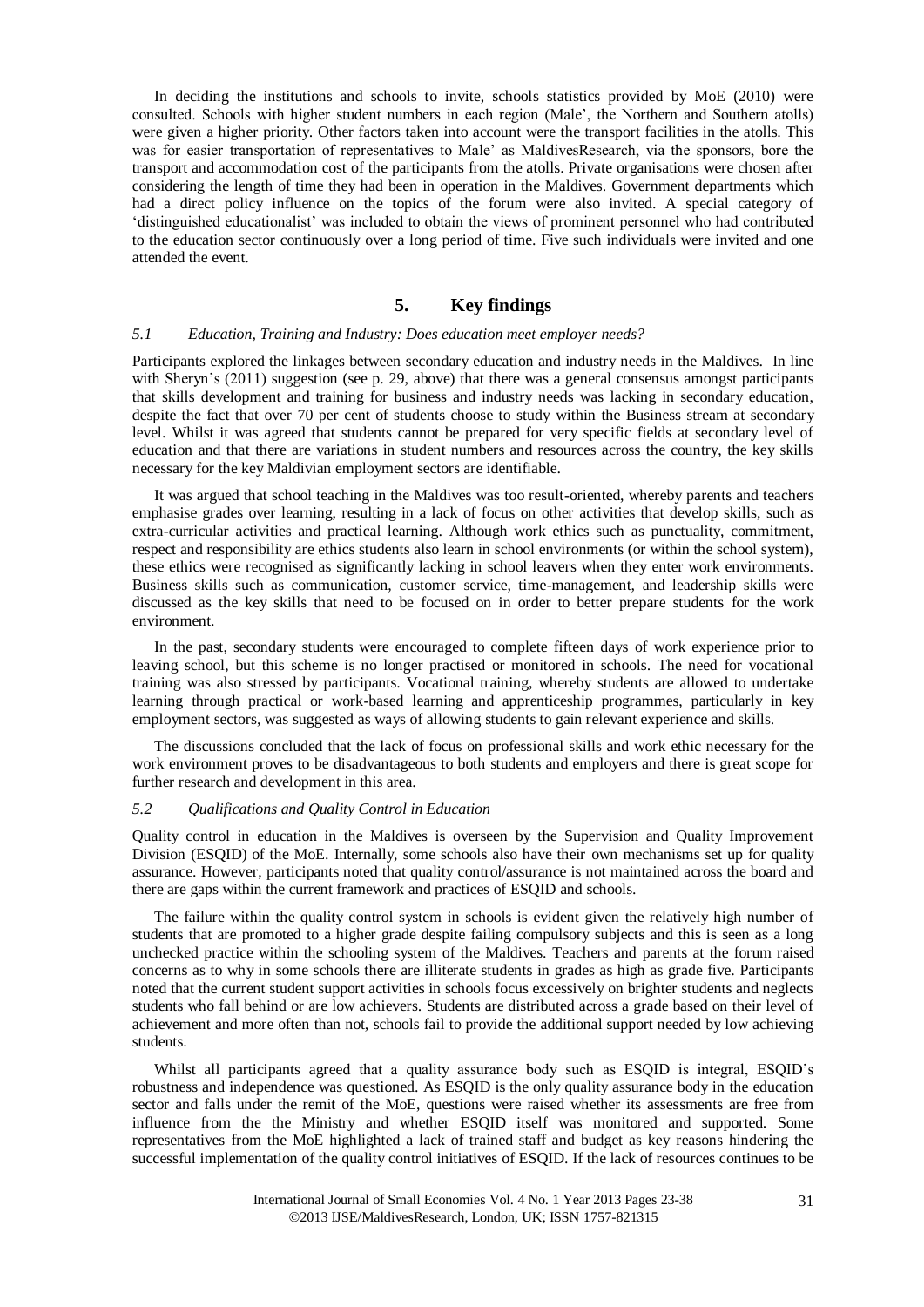a significant issue, there may be implications for the success of ESQID's quality initiative, CFBS (see p. [29\)](#page-6-1), to be launched in 2013. Furthermore, even if CFBS is implemented, it can be argued that without at least the professional independence the participants called for, the public's trust in the system may be put at risk. It is important that CFBS includes the external verification of internal school self-assessments as this may be a critical issue of nationwide standards as suggested by the participants.

<span id="page-9-0"></span>The quality control mechanisms in the Maldives are in need of a thorough review as the mandated body, ESQID, and the internal quality control in schools appears to be inconsistent, unregulated and ineffective. Participants were of the view that quality control in education is currently not fit-for-purpose because of the disparity in the standard of education across schools in Male' and other islands; the lack of resources and autonomy needed for ESQID to successfully implement its initiatives; and an absence of effective quality assurance practices within schools.

As part of the discussion on quality control, participants also discussed the role of Maldives Qualification Authority (MQA) in the quality control of qualifications. MQA is the government body mandated to assure the quality of post-secondary qualifications. Currently, qualification validation by MQA is an essential part of pre-employment screening for government and most private sector jobs. Discussions on MQA mainly concerned its transparency, accessibility and efficiency in their service delivery to the public. The MQA website stands as a useful tool to access information on the current national qualification framework; however, participants noted that there is a general lack of awareness and knowledge amongst the public and more importantly, training providers, regarding the difference between various levels of qualifications and how to use the national qualification framework as a guidance for their own verification. Participants argued that this discrepancy in information is reflected in the way training providers misinform post-secondary education seekers into enrolling on unaccredited qualifications. The accreditation procedure by MQA was also scrutinised by most participants as inconvenient because of the amount of paperwork, length of procedure and the discrepancies in the information provided by the MQA.

Some participants also argued that the current national framework is too rigid and lacking in clarity. For instance, the MNQF does not differentiate clearly between Level 7 Bachelor's degree and Level 8 Bachelors' degree with Honours. Participants agreed that the current MNQF requires further clarification on the qualification categories in order to provide more clarity to education seekers and training providers. Whilst participants recognise the public engagement initiatives undertaken by the MQA, all participants agreed that the MQA should increase its engagement in public advocacy and knowledge transfer.

#### *5.3 The School Curriculum*

A new National Curriculum is to be implemented in 2013 in the Maldives and a summary of the proposed new curriculum was provided for participants to discuss and review. The key issues discussed in relation to the curriculum were the school subjects, and whether the curriculum provides a balanced framework to meet the needs of the education system of the Maldives, the Maldivian context and the students.

Participants agreed that the subjects covered in the proposed National Curriculum covered a reasonable spectrum of areas; however, there were concerns as to whether the curriculum met the needs of young people and their future prospects. Participants argued that strict demarcations of subject areas into 'Arts', 'Business' and 'Science' streams should be made redundant. The reasons given for discontinuing 'streaming' was because of the common misconceptions attached to specific streams such as 'Arts' stream subjects being seen as easier subjects to score higher marks in and 'Science' stream subjects being seen as more relevant for brighter students. These misconceptions were argued to influence student's choice of subjects. Participants argued that there should be greater flexibility and variety of subjects for students to choose from so that their interests and future aspirations are best met.

The National Curriculum was also seen to have little relevance to the current socioeconomic context of the Maldives. Some participants argued that increased focus on spiritual education from the schools could deter young people from risky behaviour and that the national curriculum needs to be amended to include greater emphasis on improving spiritual education. It was mentioned that the current Islamic education focused more on the history of Islam instead of the practical aspects of Islam. Practical aspects such as prayers and Islamic *Ageedha* were argued as the key areas of spiritual education that needs to be strengthened and better reflected in the proposed national curriculum.

Participants also argued that education should be in touch with the changing socioeconomic and political landscape of the Maldives. Social science subjects such as Politics, Economics and Law were seen as subjects which could be better integrated into the curriculum, at the appropriate age. There was divided opinion whether Politics as a subject should be taught at schools due to the volatile political environment of the country and questions over whether political discussion of any sort should take place in school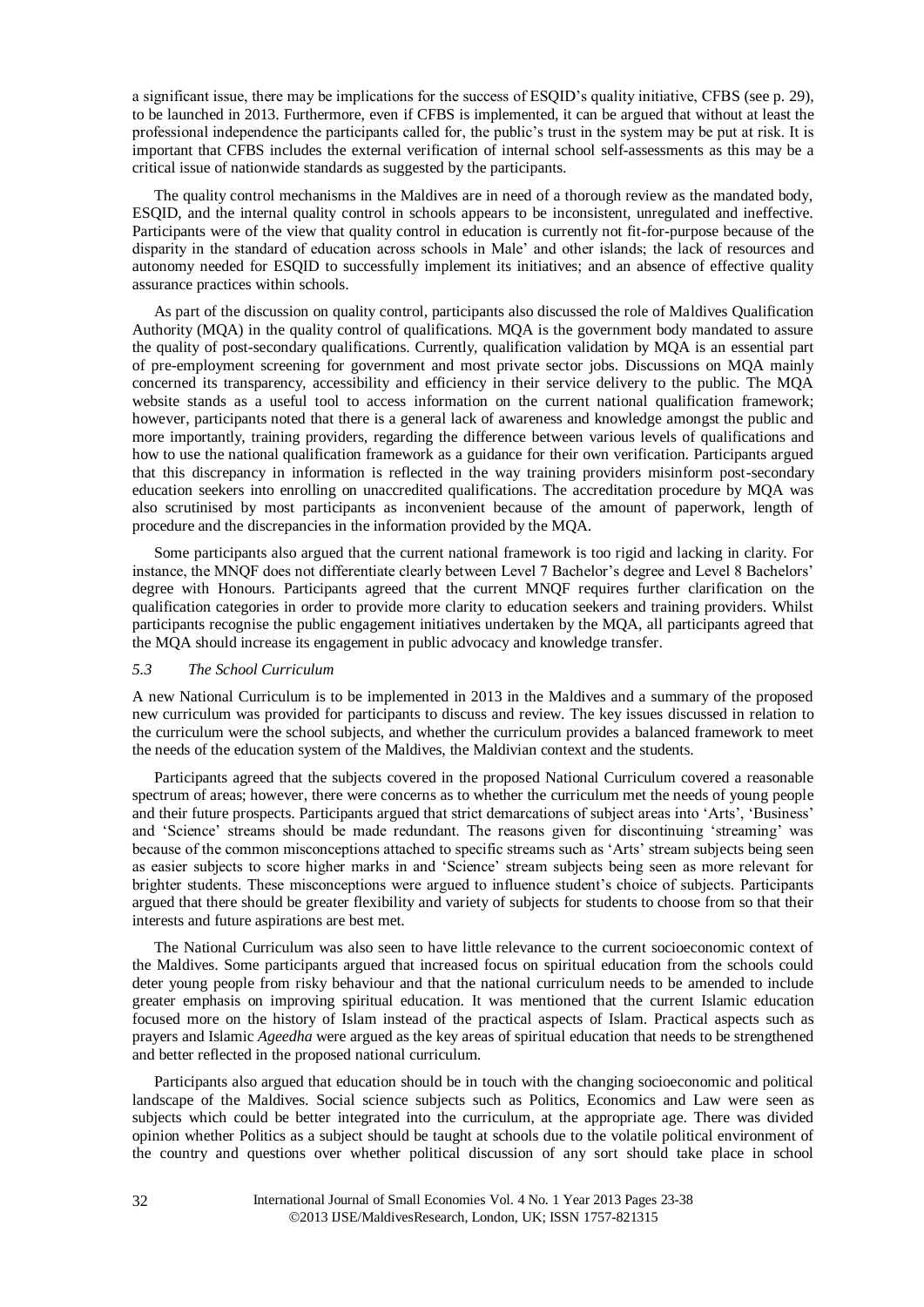environments. However, participants agreed that it was important for young people to learn that Politics is not always controversial or 'dirty' and to teach young people the values of good governance, types of governments, human rights and the use of collective action.

Participants emphasised the importance of making subject content age appropriate, whether it is religion, politics or law, and the need for greater emphasis on social science subjects given the current dynamics of the Maldives.

Another point of heavy debate amongst participants was whether the current education system provides an open and free platform for students to debate and discuss societal issues and subjects relevant to Maldivian society. Some argued that students are given the freedom to question and discuss most ageappropriate subjects at schools, whilst others argued that discussion is very much chosen and restricted by teachers. Speaking in relation to the political divide in the Maldives, some participants argued that freedom of expression allows students to become more confrontational in schools, and can contribute to further conflict in the country. Religious debate was also one topic where participants disagreed. Whilst it was agreed that religious debate is useful at schools, participants disagreed whether religious debate should have set limitations especially given the fact students have open access to a plethora of religious information and debates on the internet.

The National Curriculum was also discussed in relation to students with special needs or disabilities. In the Maldives children with physical disabilities are supported, but with significant variations across the nation. It was seen that currently, there are no mechanisms established within the education sector to identify or address the needs of students with disabilities in terms of curriculum or resources. It was argued that even if parents provide evidence of disability, teachers are often unaware or untrained to deal with disability. Although a few Male'-based schools such as Imaadhudheen School provide specialised classes for children with autism and some teachers are currently receiving training in working with children with disabilities, overall there is much to be done to integrate students with special needs into the wider learning environment.

#### *5.4 Language in Education*

Discussion on the language of instruction used in schools was identified as an emotional topic for most Maldivians because, since the 1960s, the language of instruction in schools in the Maldives has been English; and also because of the conventional notions in the country that to be educated or intelligent one has to be fluent in English. Participants, including teachers, students and MoE officials agreed that it is almost impossible to teach younger children, especially students from pre-school level to grade 3 entirely in the English Language; and the use of Dhivehi by teachers in classrooms in English medium subjects is common. Yet, English medium schools continue to enforce and require teachers and students to communicate in the English Language during all classes except during Islam and Dhivehi subjects. This discrepancy between what is practised and what is formally imposed by the MoE was heavily discussed amongst the participants.

Participants argued that it is no longer feasible to impose English Language as the primary language of instruction in Maldivian schools because in reality Dhivehi language is widely used to communicate in classrooms. Some teachers noted that in order to ensure their students understand lessons, teachers are often required to explain concepts in Dhivehi but in discretion. It was also argued that using Dhivehi language in schools was not only an important part of upholding Maldivian identity and culture, but is essential during the formative stages in a child's intellectual growth. The use of Dhivehi was seen by participants as integral in order to allow students to grasp concepts, express themselves and habituate in a learning environment, particularly in the case of younger children. It can be argued that this view has implications for the use of expatriate teachers in primary schools (see below, p[.27](#page-4-0) above). A question arises then about the proportion of pupils not receiving such Dhivehi language support because they are taught by teachers who do not speak the Dhivehi. In addition, this point needs to be considered by primary school curriculum developers and developers of local teacher training programmes. Training programmes may have to consider what linguistic (both Dhivehi and English) skills are required by future teachers if primary education is to continue in English with Dhivehi language support.

Some participants, particularly parents amongst the allocated discussion group, presented arguments in support of the use of the English Language as the language of instruction in schools. Their argument was that whilst the use of Dhivehi Language is inevitable in many circumstances, Maldivian students eventually prepare to undertake GSCE examinations and/or A-level examinations both of which are in English Language. In addition, it was argued that the use of the English Language from the early stages builds students' confidence in using English Language, particularly in Maldivian work environments where the use of English Language is commonplace. Fluency in English Language as result of studying in English medium has also proved to be an advantage for Maldivian students when they apply for studies abroad.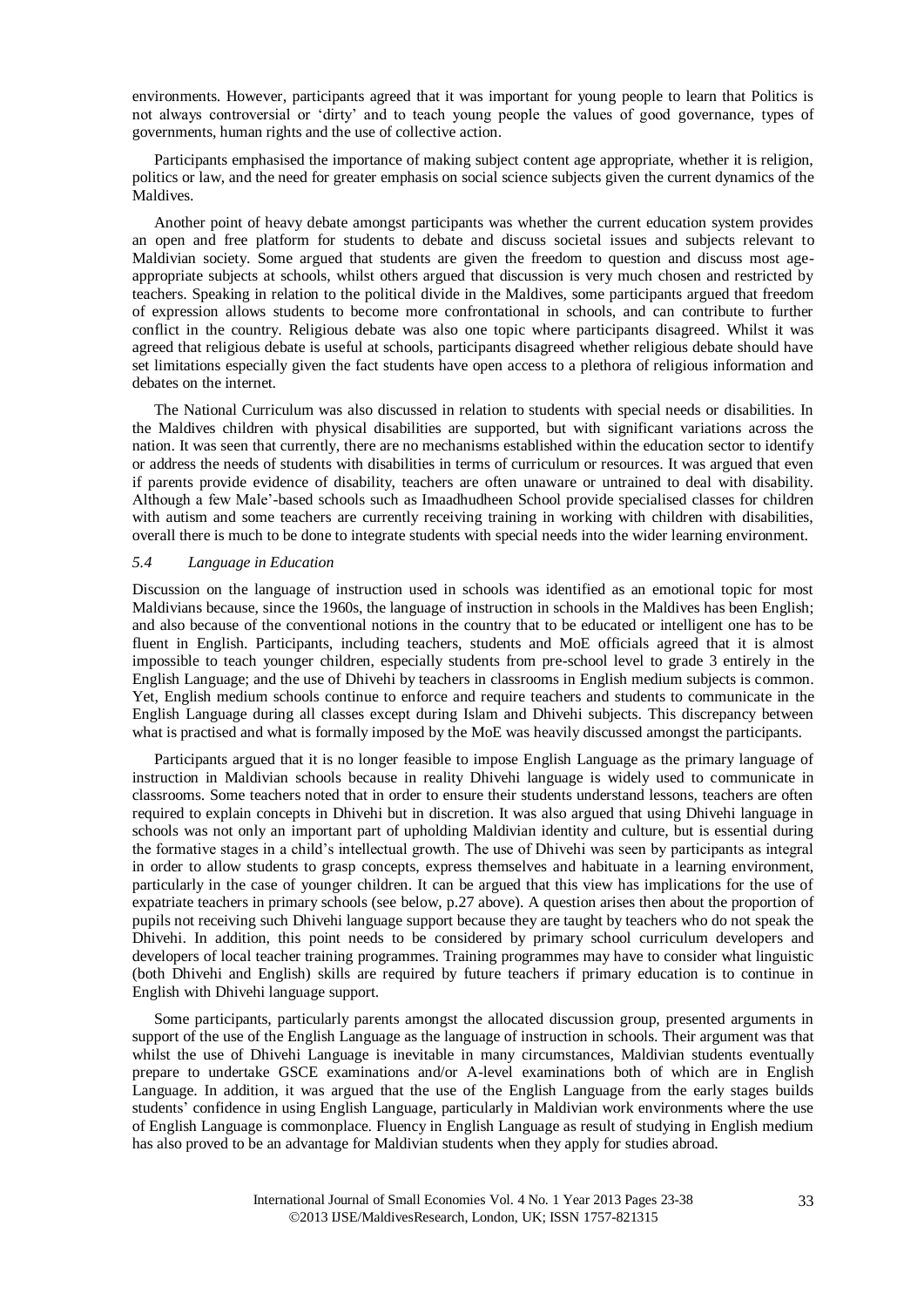Despite the varied views expressed on the type of language of instruction in schools in the Maldives, participants concluded that there was not a strong enough case to use Dhivehi as the only language of instruction in schools. The table (Table 1) below was presented by participants, suggesting Dhivehi to be the language of instruction at pre-school to early primary school level and mixed medium of instruction from grade 4-5. From grade 7-12 participants preferred English as the language of instruction with foreign language options introduced from grade 9 and above.

| <b>Stage</b>                   | Language of instruction                                                                                                                               |
|--------------------------------|-------------------------------------------------------------------------------------------------------------------------------------------------------|
| Foundation (UKG, LKG)          | <b>Dhivehi</b>                                                                                                                                        |
| Key Stage 1 (Grade 1, 2 and 3) | <b>Dhivehi</b>                                                                                                                                        |
| Key Stage 2 (Grade 4, 5 and 6) | Mixed medium with English as the language of instruction for<br>selected subjects and Dhivehi as the language of instruction for<br>selected subjects |
| Key Stage 3 (Grade 7 and 8)    | English                                                                                                                                               |
| Key Stage 4 (Grade 9 and 10)   | English as the language of instruction with option to study foreign<br>languages                                                                      |
| Key Stage 5 (Grade 11 and 12)  | English as the language of instruction with the option to study<br>foreign languages                                                                  |

**Table 1:** *Languages of Instruction in Schools*

On the subject of teaching foreign languages in the Maldives, participants were of the view that providing the option to choose foreign languages at secondary school level would prove to be beneficial for students. The foreign languages offered should reflect the changing labour market and be relevant to the demands of the tourism sector in the Maldives. For example, with the increase in tourists from China, Cantonese or Mandarin could be offered at secondary or postsecondary level. All participants agreed that introducing a foreign language in addition to English Language at an early age (preschool or primary) might hinder successful learning of English Language and/or Dhivehi, especially given the ongoing concerns related to inconsistent use of language of instruction in schools. Hence, the argument that foreign language option should be provided at secondary level of education or higher. Participants did not discuss what languages (e.g. regional languages in South Asia or tourism-related languages) could be offered in the curriculum. A question then arises regarding making decisions about the set of foreign languages to be made available in the curriculum.

#### *5.5 Governance and Management of Schools and Colleges*

The final discussion topic of the forum was aimed at understanding stakeholder views on the governance and management of schools and colleges in the Maldives. This discussion primarily focused on the role of school boards as an instrument through which multiple stakeholders can contribute to the decision making process of school policies.

Participants agreed that school boards, though functional, are ineffective in creating equal opportunities for teachers, students and parents to contribute to the decision making process. A number of reasons were identified and discussed for the school boards' ineffectiveness. Firstly, school boards impartiality and transparency were often questionable. Participants argued that school boards have become political and in many instances, school boards have acted beyond their mandate to implement personal agendas of board members. Secondly, participants argued that school boards are often dominated by a few individuals. Students were particularly underrepresented and unheard in school boards as reflected by a student participant. Thirdly, it was noted that currently school boards are unregulated and lack guidelines or structure for their mandate and role in school establishments. The lack of guidelines is believed to create conflict between school managers and the school board, and allows school boards to work outside their mandate.

Participants also highlighted the need to make school boards a better avenue for parents, teachers and students to communicate and collaborate on solving school issues in an open environment, and the importance of school boards to act as a channel to feed information, ideas and concerns from school level stakeholders to the policy makers at the MoE. The suggestions given to improving school boards include creating strict guidelines to ensure equal participation and representation of all school stakeholder groups.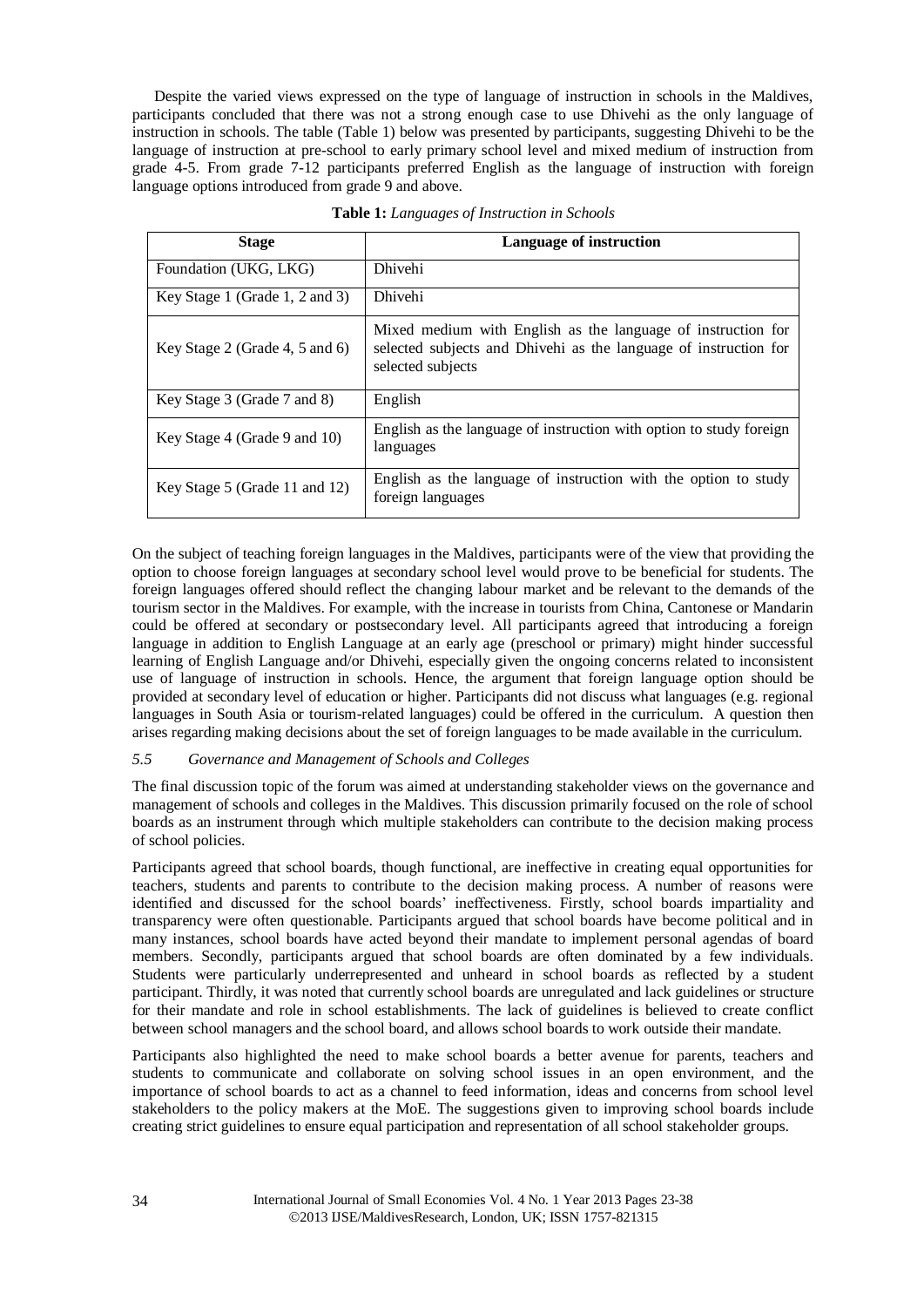It appears that the participants support stakeholder involvement in governance (p[.30\)](#page-7-0), and also World Bank. However, the simple existence of school boards neither leads to the benefits of school-based governance nor does it ensure local community involvement. Not all participants appear to be aware of the existing regulations on school board composition. This suggests there is a need for research to verify the public's awareness of existing school governance systems and perhaps monitor the implementation of the regulations. In addition, the possibility of including students in secondary school boards may need to be explored. At the same time, governance training of school managers, board members and local empowerment programmes (p[.30,](#page-7-1) above) as suggested by World Bank (2012) may need to complement successful implementation of school board systems. This may help to minimise friction between board members and school managers described by some forum participants.

#### *5.6 Further and higher education and training*

As part of final topic, some of the discussions covered tertiary education and training opportunities in the Maldives. There was divided opinion amongst participants as to whether Maldivian further and higher education and training opportunities are able to compete with overseas offers in terms of quality and value for money. Whilst some argued that that higher education and training opportunities in the Maldives do not compete with overseas offers by any standards, some argued that some of the courses offered by the Maldives National University (MNU) are on a par with similar courses offered in the South Asia.

The general view about the scope of higher education and training opportunities in the Maldives was that it is limited. Participants noted that courses available are often related to business, IT and teaching, with limited opportunities for higher education or training beyond these fields of studies. It was noted that despite the increase in private education and training providers, there is still limited opportunities for training in nongovernment funded sectors such as construction. The focus on academic education rather than skills training and vocational training by both the private and public education providers was noted as one of the key reasons why tertiary education and training opportunities are limited in scope in the Maldives.

Recognising that MNU is still a developing institution facing a number of challenges, participants were positive on MNU's future prospects and scope in developing higher education opportunities in the Maldives. However, younger participants (including MNU students) noted that currently the MNU functions as a university by name only without the basic provisions expected from a university such as library resources, qualified lecturers and other student services. As suggested by Shareef's study (2005), students' views, as direct benefactors of education, provide useful information about quality of services (see above, p[.28\)](#page-5-0). It may be necessary to conduct in-depth and nationwide research into learner views and experiences to identify positives and shortcomings in the quality of lecturers and resources in Maldivian tertiary education provision.

As part of the discussion participants also discussed the barriers against making Maldivian higher education and training the best option for Maldives learners, parents and employers, and what follows is a brief overview of the identified barriers.

- *Barrier 1 – Lack of funds to pursue higher education and training in the Maldives.* Students are unable to obtain subsidised loans and the current loans offered are limited. It is worthwhile noting that there has been decreasing public investment in the Maldives (see p[.27](#page-4-1) for description of World Bank (2012) research). If further student-focused research shows a shortage of higher education study funds, there may be a need to reverse the trend of decreasing public expenditure on education.
- *Barrier 2 – Lack of flexibility and variety of courses offered by education providers.* MNU focuses on government funded training areas.
- *Barrier 3 - Lack of student resources and qualified trainers/lecturers.* Text books and reference material are limited to non-existing in some islands. Lecturers are often qualified with just an undergraduate or postgraduate degree without any teacher training or previous experience in teaching.
- *Barrier 4 – Study environment.* Most students have limited study space at home and at the learning institution.
- *Barrier 5 – Lack of standard setting.* No independent regulatory body or standards in place to assure the quality of courses and standard of delivery at higher levels, which is needed to add confidence to the system and ensure the higher education qualification achieved through MNU are accepted internationally. It should be noted as discussed earlier, that MQA (see p[.29\)](#page-6-2) does have a mandate to carry out a quality regulation function, even though the forum participants observed that much work is needed in this area.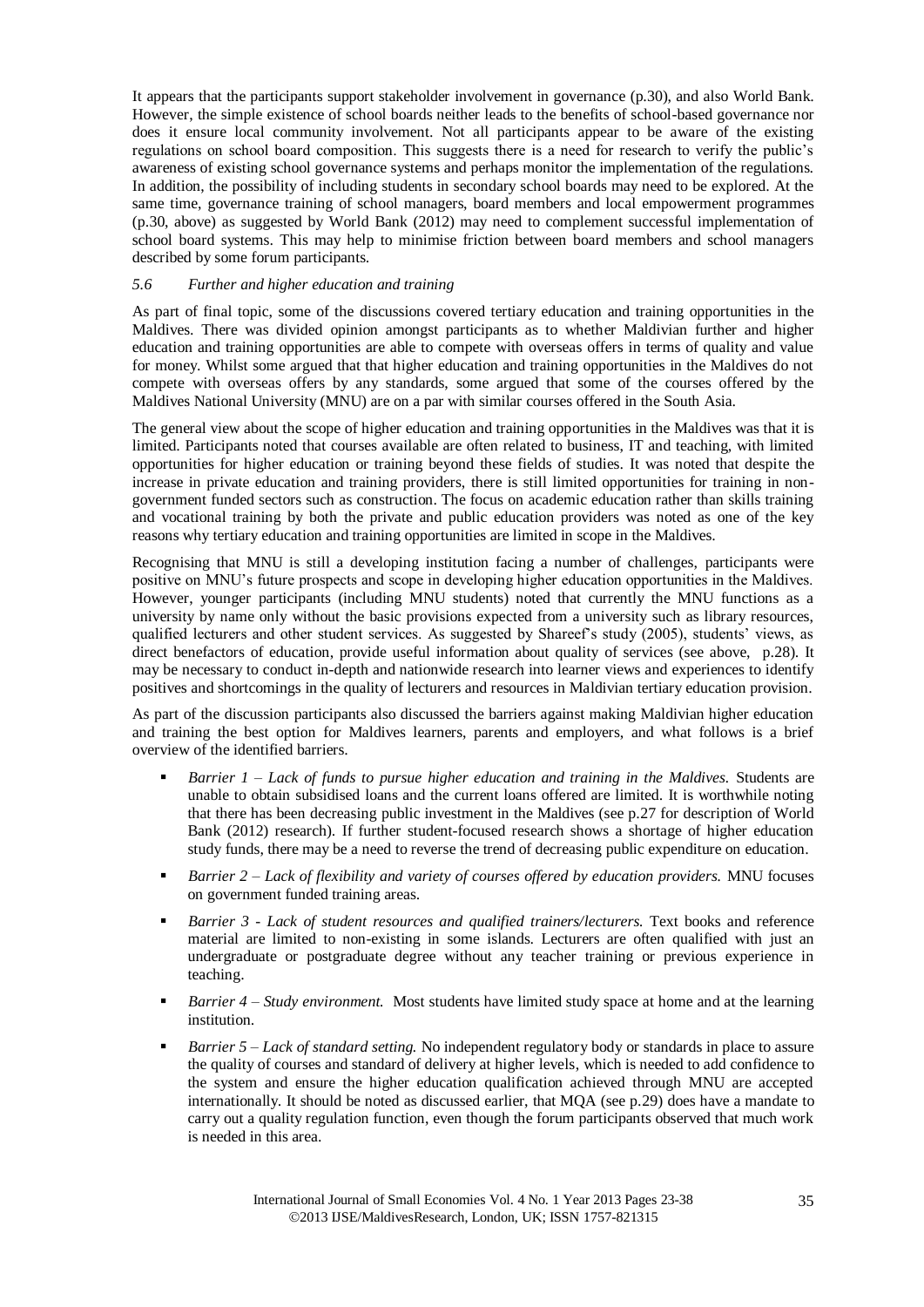In addition to the barriers identified by the forum participants, a further barrier may be in the form of poor secondary school results identified earlier (p[.26\)](#page-3-1). Unsatisfactory school results may mean school leavers do not have the academic aptitude to pursue further and higher education. It is worthwhile investigating in the future if these barriers are responsible for the sharp increase in dropouts in Maldives tertiary education described in Section 2 (p[.26](#page-3-2)[-27\)](#page-4-2).

# **6. Conclusion and Recommendations**

The Education Forum was designed to provide an open platform for discussion for all education related stakeholder groups in the Maldives, including representatives from across the country. The forum aimed to discuss and identify the challenges within the education sector in the Maldives. Based on the discussions, this report recommends the following:

#### *6.1 Education and Skills Development*

- Research should be undertaken to d evelop a framework for skills development and career pathways within the Maldivian context. This research should develop a skills strategy for the Maldives.
- Career guidance should be provided to students from secondary level in order to inspire students and allow them to explore the different career paths available after secondary education.
- Apprenticeship programmes or work-based exercises should be integrated as part of the learning experience in schools.
- Parents and teachers should work together to develop students' work ethic and soft skills, both at home and at school.
- *6.2 Quality control*
	- A review of the quality control institutions and mechanisms within the current education system should be undertaken to identify the gaps within the system and take appropriate action.
	- The current quality control bodies, ESQID and MOA, should be given full autonomy in order to set regulations and standards independent from the MoE.
	- Minimum standards should be set and implemented in recruiting teachers and lecturers and teacher reviews should be undertaken periodically to assess teaching standards.
	- MQA processes and regulations should be standardised, transparent and accessible.
	- Maldives National Qualification Framework should be reviewed in order to ensure it is clear and fit for purpose.

#### *6.3 School Curriculum*

- The content of the national curriculum should be subject to periodic review to keep it relevant to the changing socioeconomic landscape of the Maldives.
- Mechanisms to regularly review and streamline the national curriculum should be established or updated.
- The national curriculum should be more inclusive whereby all student needs, including those of children with special needs, are taken into account in the planning, implementation and reviewing of the national curriculum.

#### *6.4 Language in Education*

- Further research should be conducted to identify the extent to which primary school education pupils receive Dhivehi language support whilst studying English medium subjects and to find out the implication of some students not receiving such support because they are taught by expatriates.
- Teacher training programmes should be designed to address issues related to mixed language usage in schools. Training programmes may also need to consider what linguistic (both Dhivehi and English) skills are required by future primary school teachers.
- Relevant organisations (tourism, trade authorities and private bodies, etc.) should provide guidance to educational institutions as to what foreign languages are most relevant to the Maldivian socioeconomic contexts.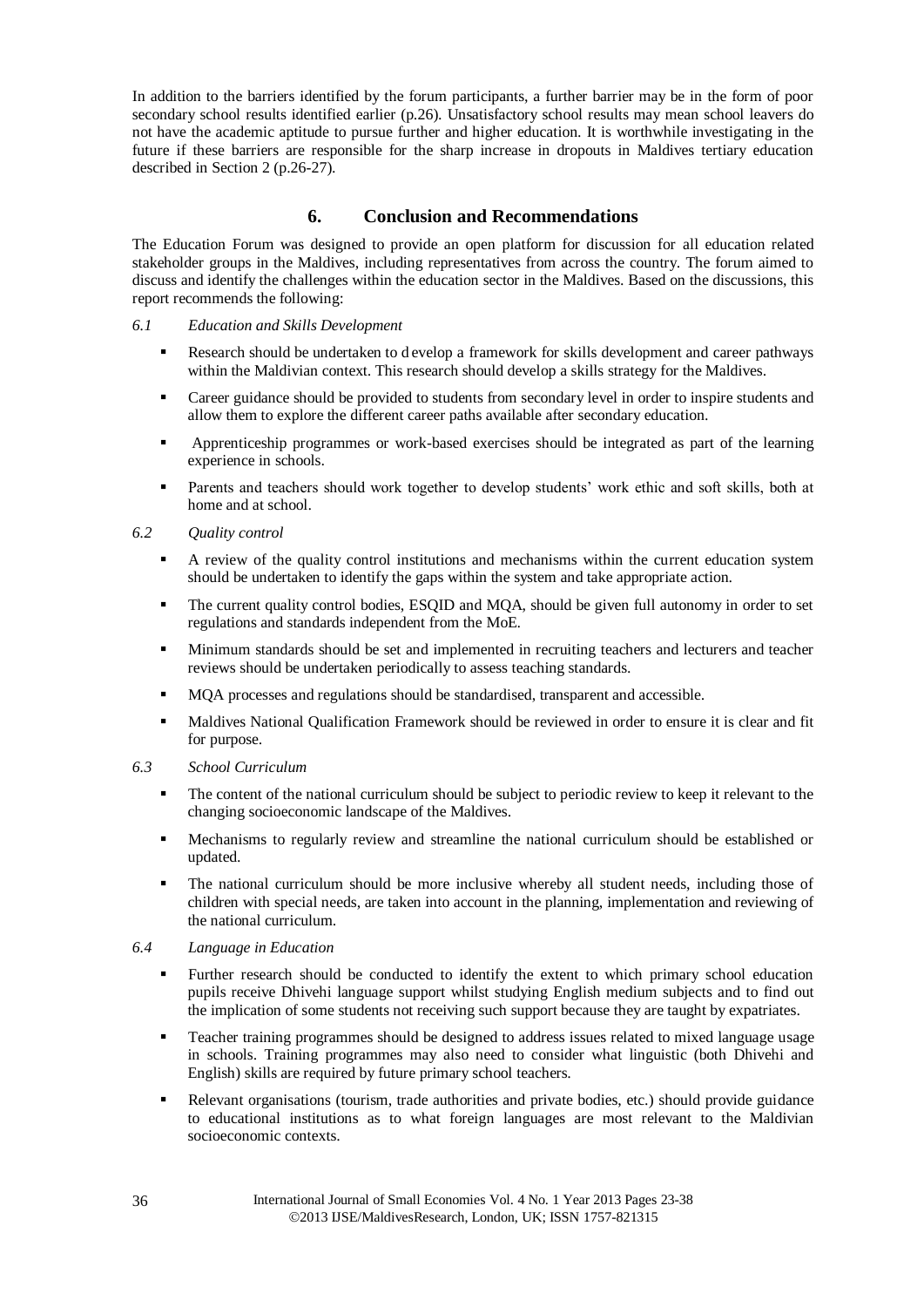#### *6.5 Governance and management*

- Research should be conducted to verify the public's awareness of existing school governance systems and regulations.
- The implementation of the school board regulations should be monitored.
- The possibility of including students in secondary school boards should be considered.
- Governance training to school managers, board members and local empowerment programmes should be provided (see p[.30\)](#page-7-1).
- *6.7 Higher education and training* 
	- Government and private higher education providers should actively seek to work together to set standards and share knowledge in cross-cutting areas.
	- The scope of courses offered by MNU should be broadened to include courses related to the needs of employers and industry.
	- MNU and other education providers should explore and lobby for financial support opportunities for students to seek higher education and training.
	- MNU should actively seek to build relationships with overseas institutions.
	- Student support including study space, library resources and student services should be reviewed and further developed in order to ensure that students receive a well-rounded university experience.
	- The decreasing public sector investment in education should be reversed. The Maldives achieved successful literacy rates and primary school education completion rates possibly due to the relatively high investment in primary education between 2003 and 2009. What is needed is a similar increase in overall education expenditure as a percentage of GDP, particularly investment in higher education. An increased overall education budget will increase the quality of secondary education and address the lower secondary school attainment rates. In addition, it will support the expansion of the tertiary education sector in order to meet the needs of the socioeconomic realities and address the disparity in quality of education (see discussion on education quality p[.32\)](#page-9-0) between Male' and other atolls.

**Acknowledgements:** We are grateful for the invaluable contribution made by the volunteers, the participants and the sponsors of the forum and the research project.

# **7. REFERENCES**

- Booth, E., Abdulla, S., Lingham, G., Singh, G., Wilson, M. & Armour L. (1998) "Student Teachers' Perceptions of Teaching and Learning Conditions in Fiji and Maldives." Paper presented to Australian Association of Educational Research Annual Conference, Adelaide. [Online]. Available: <http://www.aare.edu.au/98pap/boo98244.htm> [Accessed 01/07/2012].
- DNP (Department of National Planning) (2011) "Statistical Yearbook 2011." [Online]. Government of Maldives. Available: <http://planning.gov.mv/YearBook2011/yearbook/Education/7.21.htm> [Accessed] 01/07/2012].
- DNP (Department of National Planning) (2012) "Statistical Yearbook 2012." [Online]. Government of Maldives. Available: <http://planning.gov.mv/yearbook2012/yearbook/Education/7.24.htm> [Accessed 01/07/2012].
- EDC (Education Development Centre) (2011) "National Curriculum Reform: FAQs." [Online]. Male', Maldives: Government of Maldives. Available: <http://nationalcurriculumreform.blogspot.co.uk/p/faqs.html> [Accessed 01/07/2012].
- Hameed, H. (2012) "Quality of Education in the Maldives: Streaming, Secondary Results and Language of Instruction" in *Improving Education in the Maldives: Stakeholder Perspectives on the Maldivian Education Sector*, 2012, 01/06/2012, Male', Maldives: MaldivesResearch [Online]. Available: [http://maldivesresearch.org/Papers/Dr-Hassan-Hameed-Education-Forum.pdf.](http://maldivesresearch.org/Papers/Dr-Hassan-Hameed-Education-Forum.pdf)
- Hussain, D. (2008) "Functional Translation of the Constitution of the Republic of Maldives." [Online]. Male', Maldives: Ministry of Legal Reform, Information and Arts, Government of Maldives. Available: <http://www.majlis.gov.mv/en/wp-content/uploads/Constitution-english.pdf> [Accessed 01/07/2012].